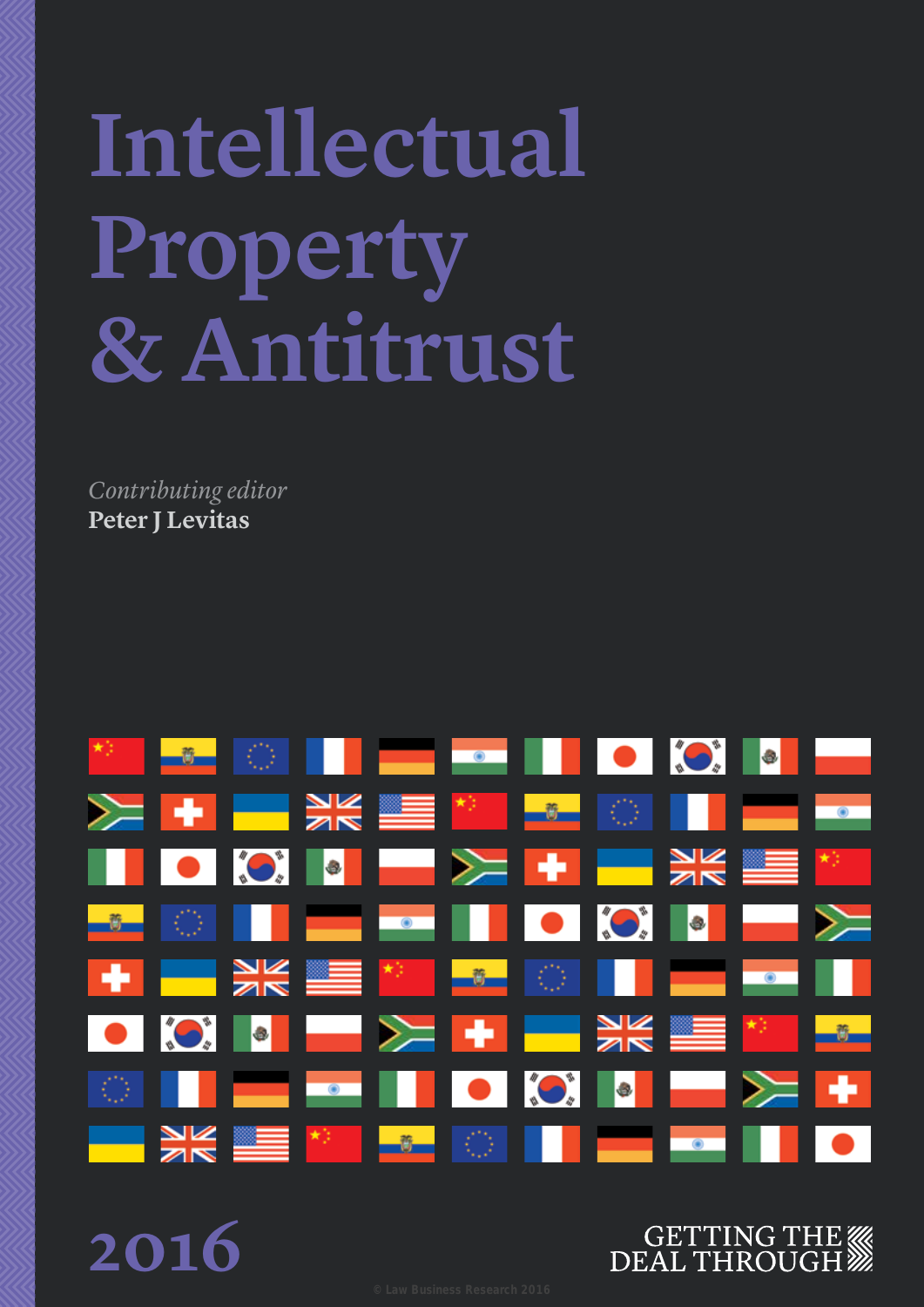## GETTING THE

# **Intellectual Property & Antitrust 2016**

*Contributing editor* **Peter J Levitas Arnold & Porter LLP**

Publisher Gideon Roberton gideon.roberton@lbresearch.com

Subscriptions Sophie Pallier subscriptions@gettingthedealthrough.com

Business development managers Alan Lee alan.lee@lbresearch.com

Adam Sargent adam.sargent@lbresearch.com

Dan White dan.white@lbresearch.com



Published by Law Business Research Ltd 87 Lancaster Road London, W11 1QQ, UK Tel: +44 20 3708 4199 Fax: +44 20 7229 6910

© Law Business Research Ltd 2015 No photocopying without a CLA licence. First published 2007 Tenth edition ISSN 1753-0628

The information provided in this publication is general and may not apply in a specific situation. Legal advice should always be sought before taking any legal action based on the information provided. This information is not intended to create, nor does receipt of it constitute, a lawyer–client relationship. The publishers and authors accept no responsibility for any acts or omissions contained herein. Although the information provided is accurate as of November 2015, be advised that this is a developing area.

Printed and distributed by Encompass Print Solutions Tel: 0844 2480 112



© Law Business Research 2016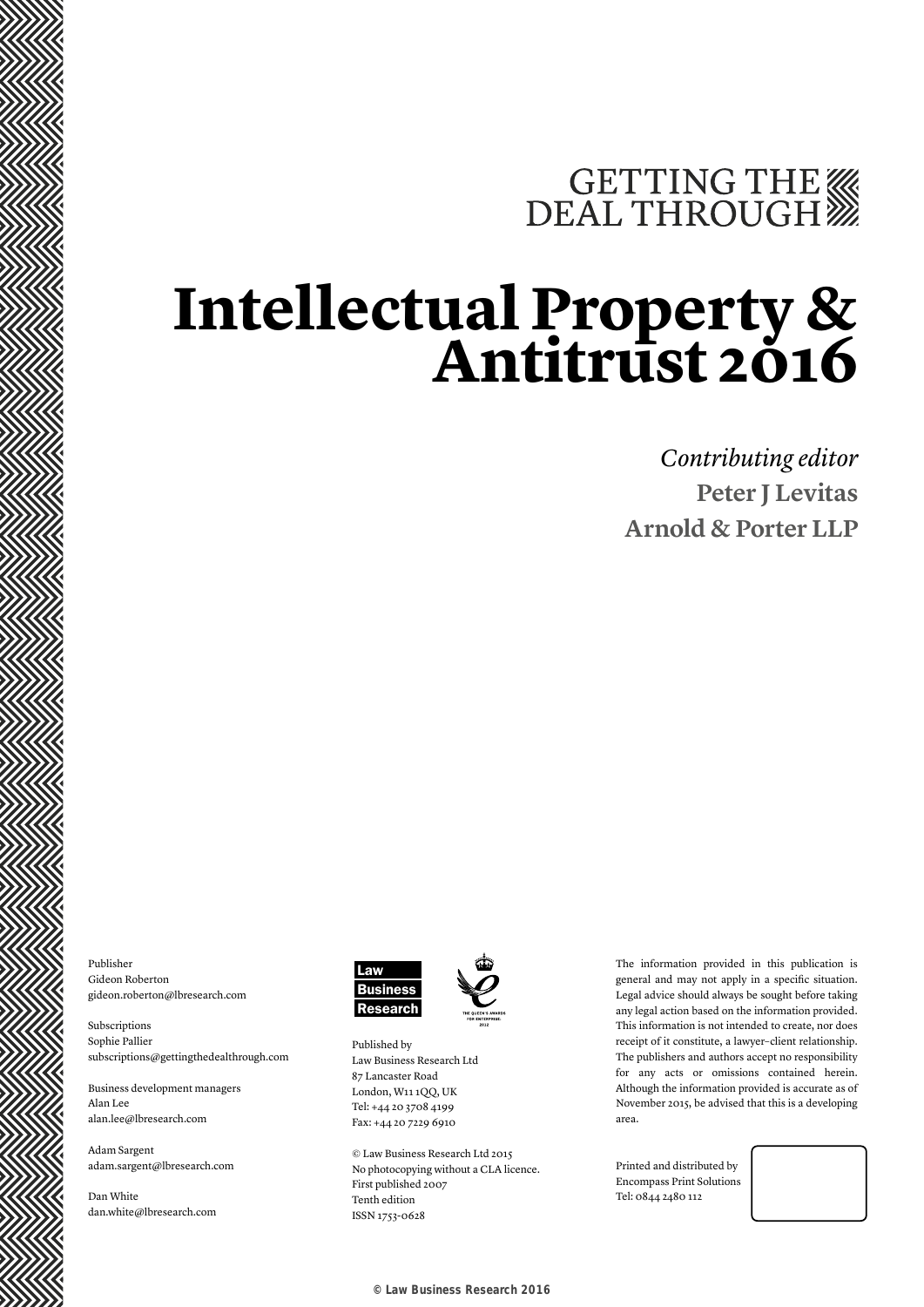### **CONTENTS**

Anderson Mōri & Tomotsune

| <b>Global overview</b>                                              | 5              | Korea                                                                                                   | 58  |
|---------------------------------------------------------------------|----------------|---------------------------------------------------------------------------------------------------------|-----|
| Peter J Levitas and Matthew A Tabas<br>Arnold & Porter LLP          |                | Wonil Kim and Kwang-Wook Lee<br>Yoon & Yang LLC                                                         |     |
| China                                                               | 8              | Mexico                                                                                                  | 64  |
| Zhaofeng Zhou<br>Bird & Bird                                        |                | Agustín Velázquez, Ronald Prat Celis, Elías Ríos Navarro<br>and Tomás Arankowsky-Tamés<br>Avahlegal, SC |     |
| Ecuador                                                             | 14             |                                                                                                         |     |
| Maria Rosa Fabara, Daniel Castelo, Gerardo Naranjo                  |                | Poland                                                                                                  | 70  |
| and Pablo Fabara<br>Fabara & Compañía Abogados                      |                | Robert Małecki, Paweł Gutowski and Jan Karol Wiegner<br>Karniol, Małecki i Wspólnicy Spk                |     |
| <b>European Union</b>                                               | 19             | <b>South Africa</b>                                                                                     | 76  |
| Jörg Witting, Jean-Christoph Troussel, Nick Boydell,                |                | Shakti Wood and Derek Lötter                                                                            |     |
| Fabian von Busse and Domien Op de Beeck<br>Bird & Bird LLP          |                | Bowman Gilfillan Inc                                                                                    |     |
|                                                                     |                | Switzerland                                                                                             | 82  |
| France                                                              | 25             | Daniel Emch, Anna-Antonina Gottret and Lorenz Hadorn<br>Kellerhals Carrard                              |     |
| <b>Emmanuel Schulte and Marion Carrega</b><br>Bersay & Associés     |                |                                                                                                         |     |
|                                                                     |                | <b>Ukraine</b>                                                                                          | 89  |
| Germany                                                             | 33             | Oleksandr Mamunya and Andrey Nikolayenko                                                                |     |
| Thomas Gerrith Funke and Johannes Graf Ballestrem<br>Osborne Clarke |                | Aequo                                                                                                   |     |
|                                                                     |                | <b>United Kingdom</b>                                                                                   | 95  |
| India                                                               | 39             | John Schmidt, Joanna Boag-Thomson and Zeno Frediani                                                     |     |
| <b>Hemant Singh</b><br>Inttl Advocare                               |                | Shepherd and Wedderburn LLP                                                                             |     |
|                                                                     |                | <b>United States</b>                                                                                    | 101 |
| Italy                                                               | 45             | Kenneth R O'Rourke and Stephen J McIntyre                                                               |     |
| Veronica Pinotti and Martino Sforza                                 |                | O'Melveny & Myers LLP                                                                                   |     |
| McDermott Will & Emery Studio Legale Associato                      |                |                                                                                                         |     |
| Japan                                                               | 5 <sup>2</sup> |                                                                                                         |     |
| Yusuke Nakano and Atsushi Yamada                                    |                |                                                                                                         |     |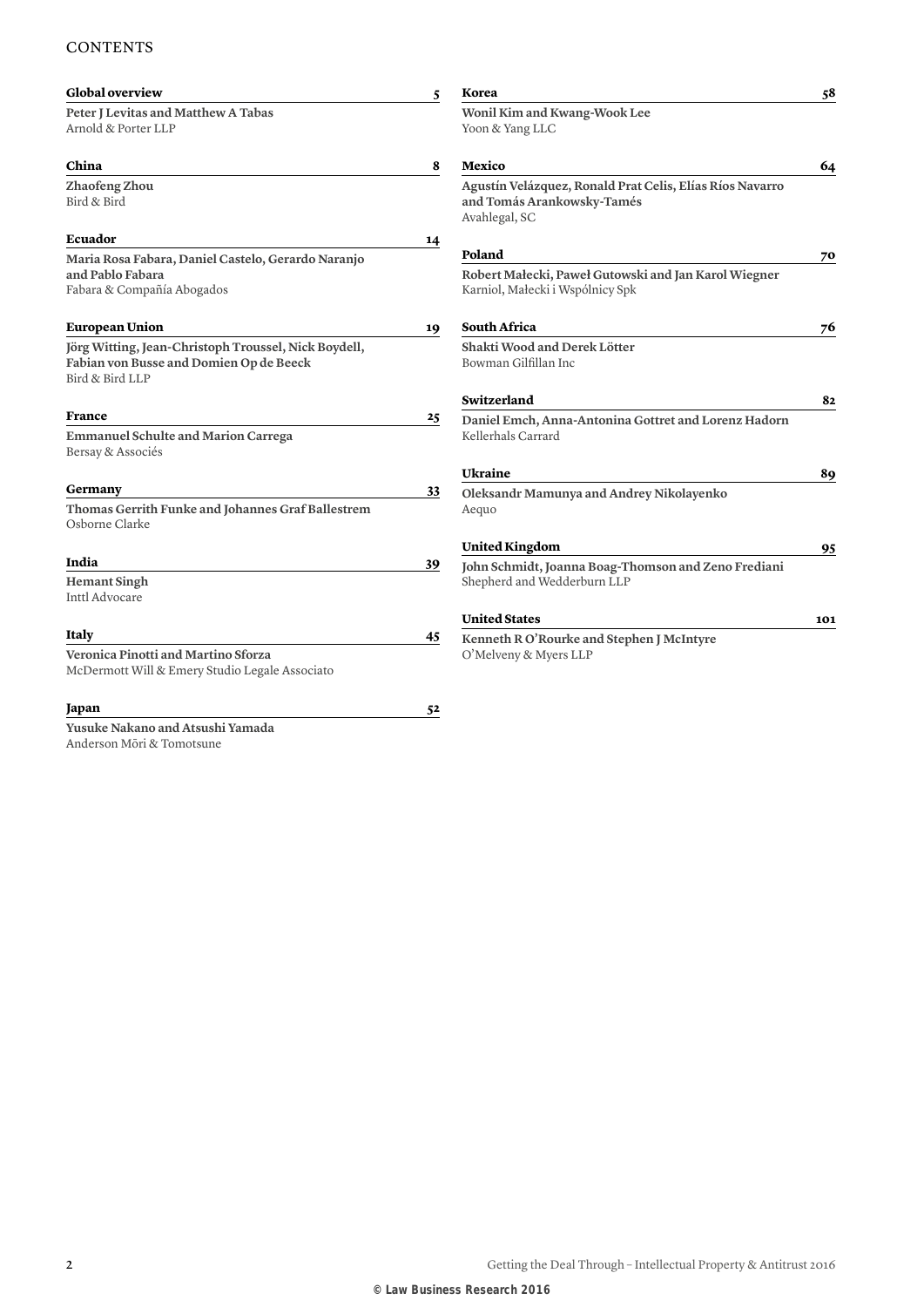## **Poland**

### **Robert Małecki, Paweł Gutowski and Jan Karol Wiegner**

**Karniol, Małecki i Wspólnicy Spk**

### **Intellectual property**

**1 Intellectual property law**

**Under what statutes, regulations or case law are intellectual property rights granted? Are there restrictions on how IP rights may be enforced, licensed, or otherwise transferred? Do the rights exceed the minimum required by the WTO Agreement on Trade-Related Aspects of Intellectual Property Rights (TRIPs)?**

Intellectual property rights are granted by virtue of the Act on Copyright and Neighbouring Rights (the CNRA) and the Industrial Property Law Act (the IPLA). They exceed the minimum required by the WTO Agreement on TRIPs.

Copyrights and neighbouring rights are not subject to any kind of registration and an author enjoys their protection irrespective of complying with any formalities. A work (namely, any manifestation of creative activity of an individual nature established in any form) is in copyright from when it is established, even if its form is incomplete. In general, an author's economic rights expire 70 years after the author's death, whereas moral rights are unlimited in time and independent of any waiver or transfer. Economic rights may be transferred to another person; a contract of transfer shall be made in writing otherwise it is null and void. Such a contract covers the fields of exploitation specified expressly therein. Even if a contract stipulates the transfer of all economic rights, the author retains an exclusive right to permit the exercise of its derivative copyright unless a contract stipulates otherwise. A contract may not provide provisions concerning all the works of an author to be produced in future and may provide only for fields of exploitation known at the time of its conclusion. A work may be subject to a licence, namely, a contract for its use. A licence covers the fields of exploitation specified expressly therein. An author may authorise the use of his or her work within the fields of exploitation specified in the contract and state a scope, territory and time of such use. As to the time of use, the CNRA provides that, unless the contract stipulates otherwise, a licence authorises the use of a work for five years in the territory of the state in which the licensee has its seat. Additionally, a licence granted for more than five years is always and definitely deemed, after the lapse of that period, as granted for an indefinite time. It is important to note that a licence for an indefinite time may, in general, unless the contract stipulates otherwise, be terminated with only one year's notice. An exclusive licence shall be made in writing, otherwise it is null and void. If there is no clear provision on transferring a right it is deemed that an author has granted a licence. An important provision limiting authors' economic rights is provided by article 116 of the IPLA, which states that products manufactured by means of an industrial design and put on the market after the lapse of the right in registration granted for such a design do not benefit from the protection of author's economic rights in a work under the provisions of the copyright law.

The IPLA deals with inventions, utility models, industrial designs, trademarks, geographical indications and topographies of integrated circuits as well as with obtaining patents, rights of protection and rights in registration by entitled persons. The Patent Office of the Republic of Poland grants a patent when the statutory requirements are satisfied, in particular where an invention is new, involves an inventive step and is capable of industrial application. The term of a patent is 20 years counted from the date of filing of a patent application with the Patent Office.

A utility model, that is, any new and useful solution of a technical nature affecting shape, construction or durable assembly of an object, may be protected by a right of protection granted by the Patent Office. The term of this right is 10 years counted from the date of filing of a utility model application with the Patent Office.

For an industrial design, that is, any new and unique character appearance of the whole or a part of a product resulting from the features of, in particular, the lines, colours, shape, texture, or materials of the product and its ornamentation, a right in registration may be granted. The term of this right is 25 years counted from the date of filing of an industrial design application with the Patent Office.

For a trademark, that is, any sign capable of being represented graphically and being capable of distinguishing the goods of one business entity from those of other business entities, a right of protection may be granted. The term of this right is 10 years counted from the date of filing of a trademark application with the Patent Office. The term of protection may, at the request of the rightholder, be extended for subsequent 10-year periods in respect of all or of a part of the goods. All these industrial property rights may be transferred and licensed in writing. The IPLA provides for restricted licences. Moreover, in certain cases, especially in the case of patent abuse, a compulsory licence may be granted. The impact of competition law on exercising or licensing IP rights is discussed in the following questions.

### **2 Responsible authorities**

### **Which authorities are responsible for granting, administering or enforcing IP rights?**

Pursuant to the IPLA, the Patent Office is in charge of receiving and analysing applications seeking protection for inventions, utility models, industrial designs, topographies of integrated circuits, trademarks and geographical indications as well as keeping appropriate registers. The Patent Office is also empowered to decide in matters related to granting patents and supplementary protection rights.

There is no authority dealing with granting, administration or enforcement of copyright. Nevertheless, the CNRA provides a regulation of collective management societies as associations composed of authors, performers and producers. The collective management societies are in charge of granting licences and collecting and redistributing royalties to copyright holders in certain areas of copyright exploitation. Moreover, it is assumed that a collective management society is authorised to protect rights with respect to the fields of exploitation covered by collective management and that it has a capacity to sue within this scope.

### **3 Proceedings to enforce IP rights**

**What types of legal or administrative proceedings are available for enforcing IP rights? To the extent your jurisdiction has both legal and administrative enforcement options for IP rights, briefly describe their interrelationship, if any?**

As regards enforcing IP rights granted by the CNRA and the IPLA, both civil and criminal proceedings before ordinary courts are available. Under the IPLA some of the cases concerning the criminal liability of a perpetrator will be decided according to the provisions governing the procedure applied in cases concerning petty offences. Moreover, the IPLA brings a litigation procedure before the Patent Office. This procedure is applicable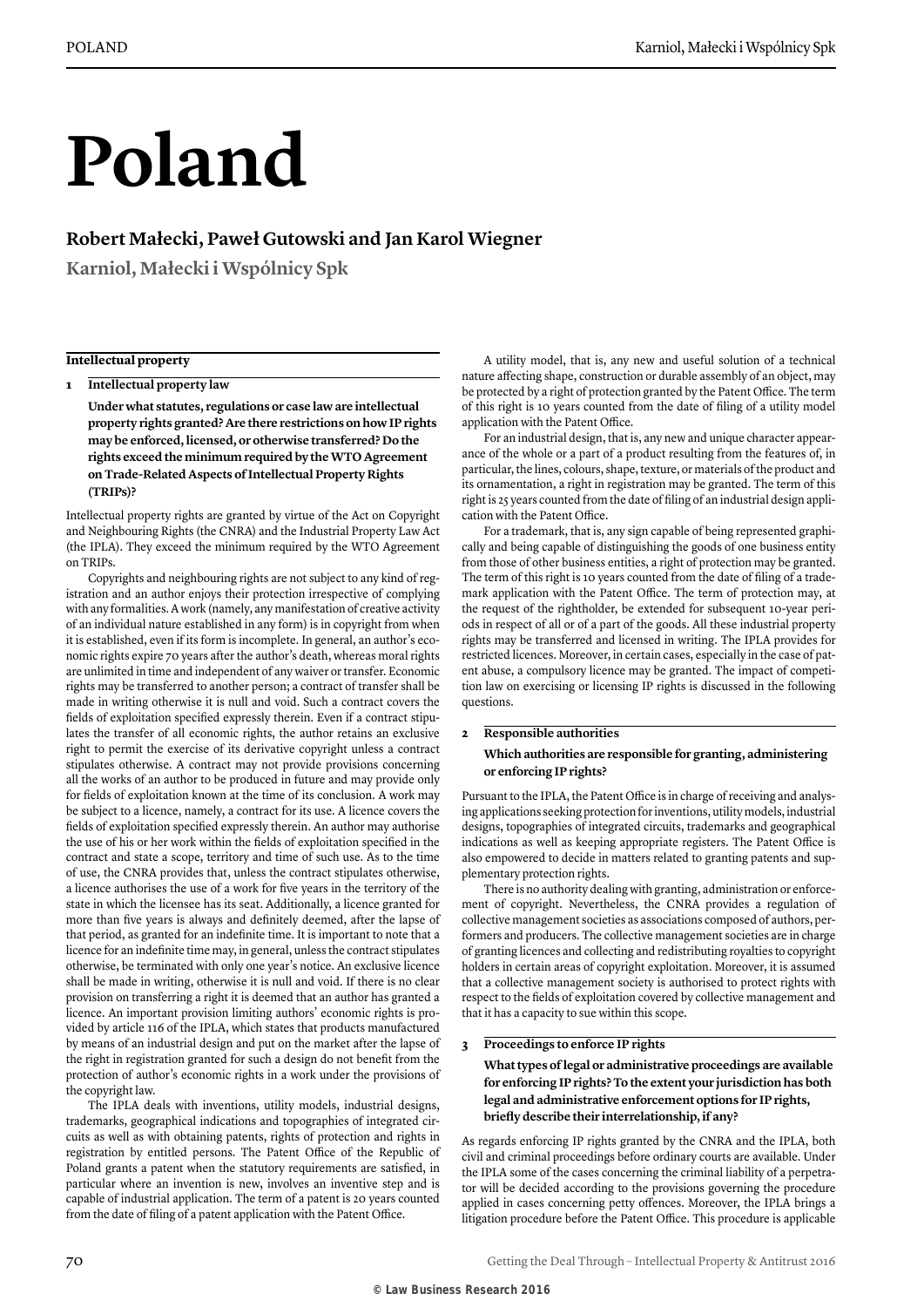in particular in cases of the invalidation of a patent, a supplementary protection right, a right of protection or a right in registration as well as on the granting of a compulsory licence for exploiting an invention, a utility model, industrial design or a topography. On conclusion of the litigation proceeding, the Patent Office issues a decision. The provisions of the Code of Administrative Procedure apply accordingly to the litigation procedure before the Patent Office in cases not regulated by the IPLA. Lastly, the provisions of the Act on Suppression of Unfair Competition (the UCSA) regarding the civil and criminal liability for acts of unfair competition are enforced in civil and criminal proceedings as well as in the procedure applied in cases concerning petty offences.

### **4 Remedies**

**What remedies are available to a party whose IP rights have been infringed? Do these remedies vary depending on whether one utilises judicial or administrative review or enforcement?**

Provisions regarding IP rights provide for different types of remedies depending on which IP right has been violated.

In cases of an infringement of a right holder's economic copyright, the right holder may request compensation for damages resulting from the infringement according to the general rules of the civil code or pursuant to the provisions of the CNRA. According to the CNRA the right holder may demand that the person who infringed its economic rights pays double the amount of the appropriate remuneration. Moreover, the right holder may demand that a perpetrator makes a statement of an appropriate content and in an appropriate form or that the perpetrator of the deliberate infringement committed within the framework of economic activity pays an appropriate sum to the Fund for the Promotion of Creative Activity. According to the special provisions of the CNRA regarding computer programs, the right holder may demand that a user of a computer program destroy its technical means, including computer programs, used only to facilitate illegal removal or circumvention of the technical protection measures.

The right holder whose moral rights have been violated may, for example, demand a cessation of breach of its exclusive rights, as well as demand that the perpetrator makes a public statement of the appropriate content and form. In cases of culpable violation of moral rights, the court may award a certain amount of money to the right holder to compensate for the harm done.

As far as the infringement of the IP rights mentioned in the IPLA is concerned, a patent holder, whose patent has been infringed, may demand that the infringing party ceases the infringement or surrenders the unlawfully obtained profits and redresses the damage, when the infringement was deliberate. The rightholder may demand cessation of acts threatening infringement of the right. On request of the rightholder, the court may order unlawfully manufactured or marked goods to be withdrawn from the market or destroyed. It is also possible that the court will hand the aforementioned products over to the right holder on account of the sum of money to be adjudged to the right holder.

### **5 Nexus between competition and IP rights**

### **Do any statutes, regulations or case law in your jurisdiction address the interplay between competition law and IP law?**

Only the IPLA mentions competition and provides that suppression of unfair competition is governed by a separate legal act, namely, the UCSA. Further, the IPLA declares that its provisions concerning the abuse of rights by the patent holder or licensee do not prejudice the provisions on counteracting monopolistic practices. The IPLA also provides that, in cases of an invention concerning semiconductor technology, a compulsory licence may only be granted to counteract unreasonable anticompetitive practices. Moreover, upon a request of the president of the Office of Competition and Consumer Protection (OCCP president) the Patent Office will issue a decision on the lapse of a trademark protection right where, as a result of the actions of the proprietor or, with its consent, of any third party, the trademark may mislead the public, in particular, as to the character, properties or geographical origin of goods.

### **6 Patent cooperation treaties and other agreements Does your jurisdiction participate in any patent cooperation treaties or other similar agreements?**

Poland joined WIPO in 1975 and ratified the WIPO Patent Cooperation Treaty in 1990. Moreover Poland is a signatory of other international treaties concerning Industrial Property like the Paris Convention for the Protection of Industrial Property; the Madrid Agreement Concerning International Registration of Marks along with the relevant Protocol thereto; the Strasbourg Agreement Concerning the International Patent Classification; the Nice Agreement Concerning the International Classification of Goods and Services for the Purposes of the Registration of Marks; the Vienna Agreement Establishing an International Classification of the Figurative Elements of Marks; the Convention on the Grant of European Patents along with the relevant amending Act thereto; the Singapore Treaty on The Law on Trademarks along with the relevant Regulations thereto; the Hague Agreement concerning the International Registration of Industrial Designs; and the Locarno Agreement Establishing an International Classification for Industrial Designs.

### **7 Remedies for deceptive practices**

### **With respect to trademarks, do competition or consumer protection laws provide remedies for deceptive practices?**

According to the UCSA, deceptive practices may be recognised as unlawful acts violating or threatening interests of another business entity indicated in article 3 of the UCSA. Moreover, deceptive marking of goods or services with a trademark may be recognised as misleading designation of products or services mentioned in article 10 of the UCSA. Under the UCSA the right holder may request the business entity that committed the act of unfair competition to, inter alia, cease prohibited activities or remove its effects, as well as compensate a caused loss and release unlawfully gained profits.

Regardless of the above, according to the IPLA, marking goods with a counterfeit trademark or a registered trademark that a business entity is not entitled to use, for the purpose of placing them on the market or placing on the market goods bearing such trademark, is liable to a fine, limitation of freedom or even imprisonment for a period of up to two years.

### **8 Technological protection measures and digital rights management**

**With respect to copyright protection, is WIPO protection of technological protection measures and digital rights management enforced in your jurisdiction? Do statutes, regulation or case law limit the ability of manufacturers to incorporate TPM or DRM protection limiting the platforms on which content can be played? Has TPM or DRM protection been challenged under the competition laws?**

Even before the WIPO Treaties entered into force in Poland, the CNRA in its wording of 9 June 2000 actually met all requirements of the WIPO Treaties regarding TPMs and DRM. As a result of the WIPO Copyright Treaty's entry into force on 23 March 2004 as well as the WIPO Performances and Phonograms Treaties on 21 October 2003, the wording of relevant provisions of the CNRA has been amended and the aforementioned treaties' requirements are being met.

There is neither legislation nor case law limiting the ability of manufacturers to incorporate TPMs or DRM. However, TPM or DRM might be challenged under general competition law. Moreover, the lack of information on TPMs or DRM on the product or its packaging may be qualified under the UCSA as an act of unfair competition if it misleads consumers as to the usefulness or important features of the products.

### **9 Industry standards**

### **What consideration has been given in statutes, regulation or case law to the impact of the adoption of proprietary technologies in industry standards?**

There is neither legislation nor case law dealing directly with the impact of proprietary technologies in industry standards. However, according to article 82.1(2) of the IPLA, if a patentee abuses its patent, a compulsory licence can be granted. Theoretically, patent ambush could be qualified as such an abuse and give the right to obtain such a compulsory licence. A compulsory licence is always non-exclusive, namely, it does not prevent other parties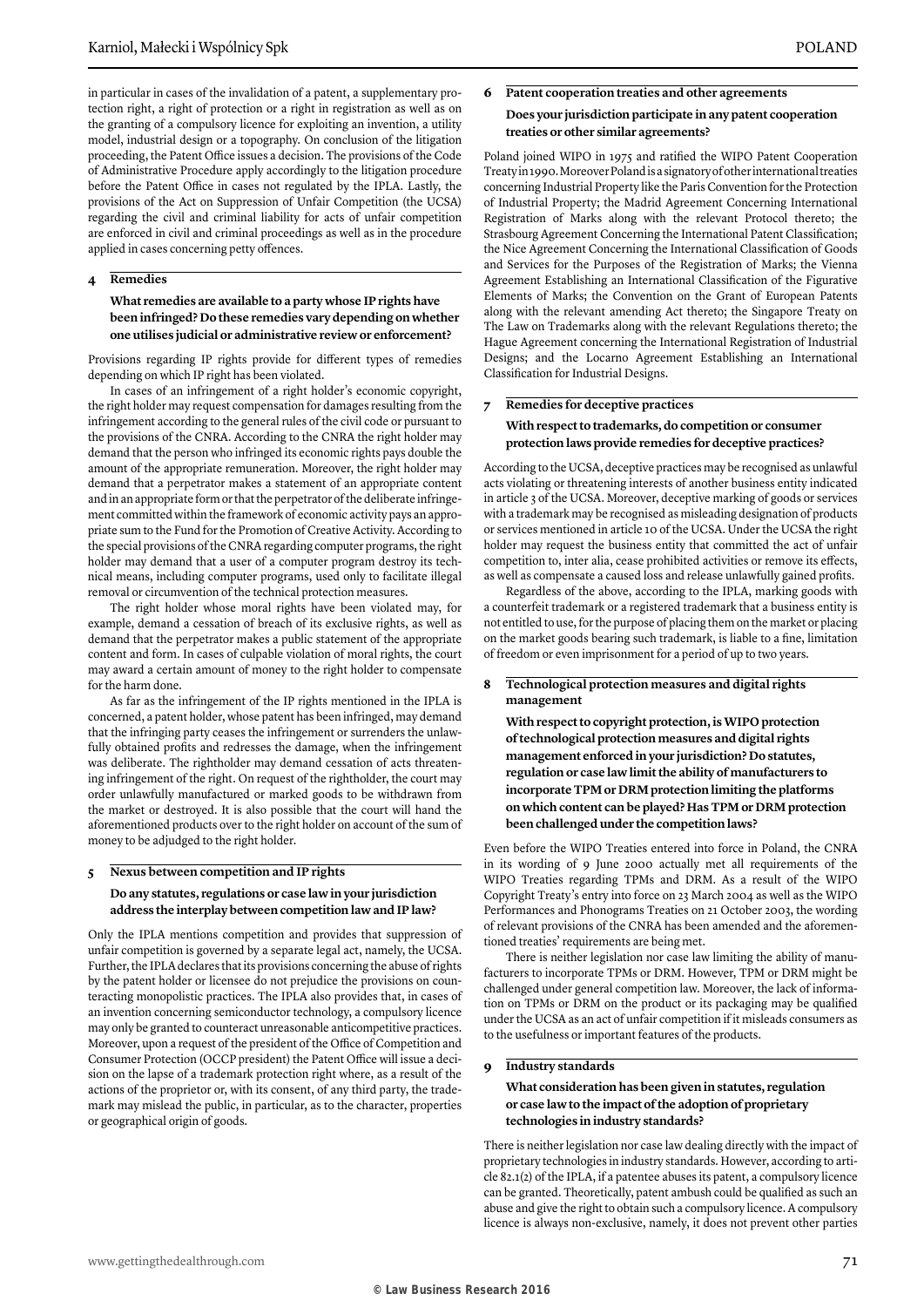from being granted a licence, as well as the patent holder from concurrent exploiting of the invention. See also question 22.

### **Competition**

### **10 Competition legislation**

### **What statutes set out competition law?**

Polish competition law is set out in the Act on Competition and Consumer Protection of 2007 (the ACCP). The ACCP contains a catalogue of prohibited anticompetitive practices (including but not limited to direct or indirect price-fixing, sharing markets of sale or purchase, limiting or controlling production or sale) and rules relating to abuse of a dominant market position. The ACCP provides for situations in which transactions between business entities (eg, mergers and takeover of control) are subject to notification to the central government administration body competent in the protection of competition and consumers – the OCCP president, as well as remedies and sanctions that may be imposed for unlawful actions.

### **11 IP rights in competition legislation Do the competition laws make specific mention of any IP rights?**

The ACCP states that it is without prejudice to the rights arising under provisions on the protection of intellectual and industrial property. However, it applies to agreements entered into by business entities, in particular licence agreements, as well as to other practices of exercising the aforementioned rights.

The Council of Ministers, empowered by article 8.3 of the ACCP, has adopted two regulations mentioning IP rights. The first is the Regulation of 17 April 2015 on the exemption of certain categories of technology transfer agreements from the prohibition of agreements restricting competition (binding until 30 April 2027). Under this regulation, a transfer of technology agreement means an agreement by which one business entity grants another a licence to use an intellectual property right or know-how for the production of goods. The second is the Regulation of 13 December 2011 on the exemption of certain specialisation and research-development agreements from the prohibition of agreements restricting competition. This regulation provides certain provisions on the usage and transfer of intellectual property rights within the scope of specialisation and researchdevelopment agreements.

### **12 Review and investigation of competitive effects from exercise of IP rights**

### **Which authorities may review or investigate the competitive effect of conduct related to exercise of IP rights?**

The OCCP president is the competent authority dealing with the competitive effect of an agreement or conduct, including those related to IP rights. The key instruments used by the OCCP president are proceedings concerning competition-restricting practices: prohibited agreements (cartels) and abuses of a dominant position. Such a proceeding may end with a decision ordering the business entity to cease its restricted activities and pay a financial penalty. Further, the OCCP president has the authority to permit or prohibit mergers and, when deciding on this issue, it investigates the competitive effect. The decisions of the OCCP president are appealable to the Court for Competition and Consumer Protection.

### **13 Competition-related remedies for private parties**

### **Can a private party recover for competition-related damages caused by the exercise, licensing or transfer of IP rights?**

A private party, understood as a consumer, has no specific competitionrelated remedies. It may obtain damages under the general rules of the Civil Code after bringing an action to ordinary courts. However, a private party may inform the OCCP president about violations of consumer rights and the OCCP president may subsequently initiate proceedings and issue a decision recognising the given practice as infringing collective consumer rights and ban the practice. Such a decision will not result in awarding damages to the party, but it may be prejudicial in judicial civil proceedings.

### **14 Competition guidelines**

**Have the competition authorities or any other authority, issued guidelines or other statements regarding the overlap of competition law and IP?**

The competition authority has not yet issued any guidelines or statements concerning the overlap of competition law and IP.

### **15 Exemptions from competition law**

### **Are there aspects or uses of IP rights that are specifically exempt from the application of competition law?**

As stated in question 11, the ACCP is applicable only to agreements concerning IP rights entered into by business entities, in particular licence agreements, as well as to other practices of exercising IP rights. The two regulations adopted by the Council of Ministers indicated in question 11 provide for exemptions from competition law.

### **16 Copyright exhaustion**

### **Does your jurisdiction have a doctrine of, or akin to, 'copyright exhaustion' (EU) or 'first sale' (US)? If so, how does that doctrine interact with competition laws?**

The doctrine of 'copyright exhaustion' has applied in Poland since the CNRA came into force and concerns copyrights as well as neighbouring rights. In 2004, Directive No. 2001/29/EC of 22 May 2001 was implemented. Renting or lending an original or a copy of a piece of work for use is exempt from the doctrine, which means that it requires permission from the right holder. An effort to control pricing of products sold downstream is generally forbidden by competition law. Preventing 'grey marketing' or contracting out of the doctrine may be qualified as contrary to competition law.

### **17 Import control**

### **To what extent can an IP rights holder prevent 'grey-market' or unauthorised importation or distribution of its products?**

Concerning preventing 'grey marketing' with regard to copyrights, see question 16. As regards other IP rights holders, especially patent or trademark rights holders, their attempts to prevent 'grey marketing' of products first sold in EEA may be qualified as contrary to the competition law. The doctrine of exhaustion applies not only to copyrights, but also to other IP rights. However, if there are legitimate reasons, a holder of a trademark may oppose further commercialisation of the goods, especially where the condition of the goods is changed or impaired after they have been put on the market. An authorisation for the distribution of products is necessary if the imported products were first sold outside the EEA.

### **18 Jurisdictional interaction between competition laws and IP rights**

**Are there authorities with exclusive jurisdiction over IPrelated or competition-related matters? For example, are there circumstances in which a competition claim might be transferred to an IP court to satisfy subject matter jurisdiction? Are there circumstances where the resolution of an IP dispute will be handled by a court of general jurisdiction?**

As regards claims concerning copyrights common Civil Courts are competent. The OCCP president is the competent administrative body in competition-related matters. The OCCP president issues decisions, which may be challenged before the Court of Competition and Consumer Protection as the court of first instance.

Under IPLA some cases (see question 3) may be resolved exclusively before the Patent Office; rules of the Code of Administrative Procedure apply accordingly if not regulated by IPLA. In such cases final decisions of the Patent Office are appealable to a competent Administrative Court as the court of first instance.

On the other hand IPLA provides that cases concerning determination of the authorship of an inventive solution or of a right to a patent, remuneration, inter alia, for exploiting an inventive solution, invention, utility model or topography for state purposes, declaration of a right to exploit an invention or a right to use a geographical indication or loss of the latter are handled by common civil courts under the general rules of Civil Procedure.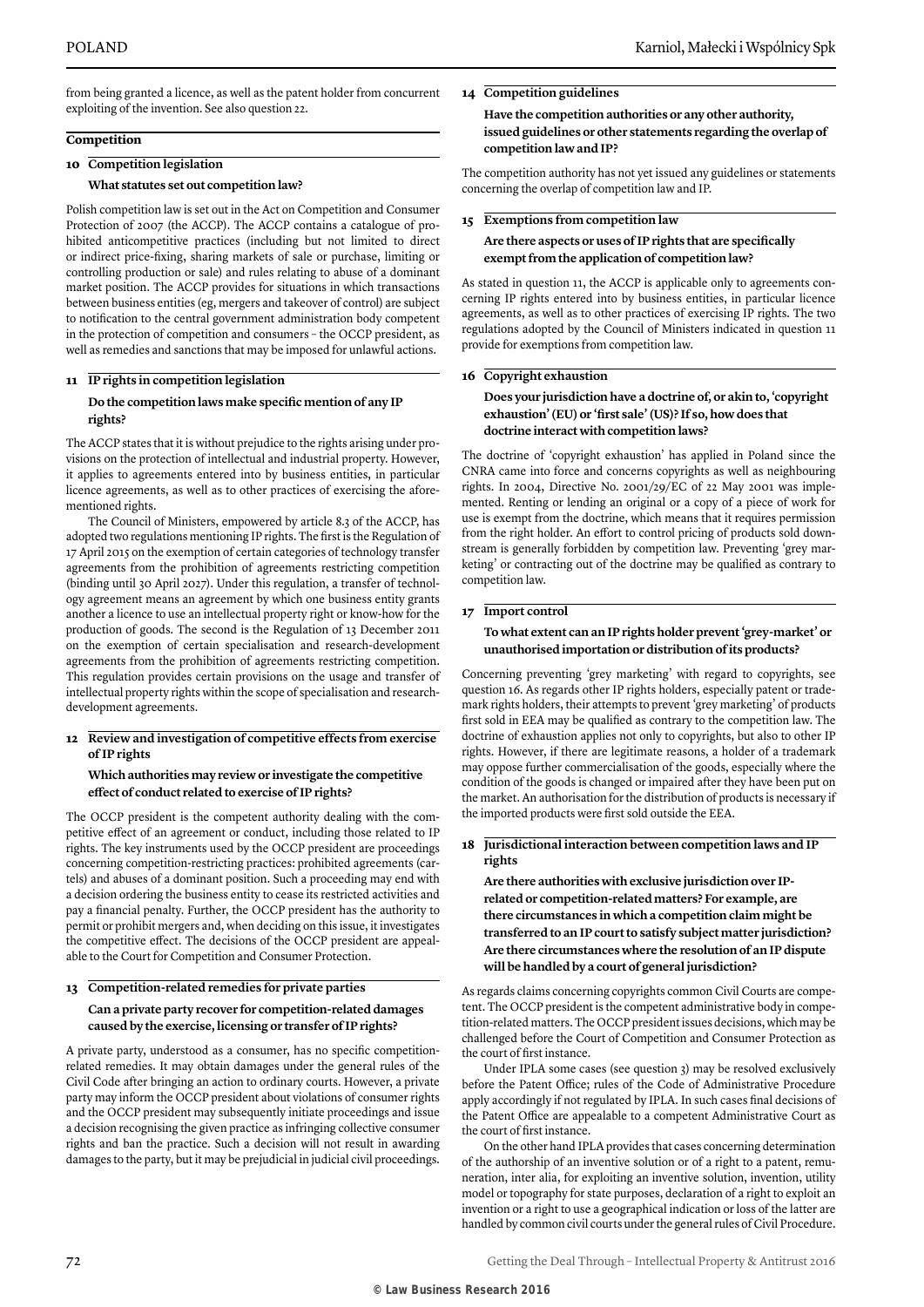### **Merger review**

### **19 Powers of competition authority**

### **Does the competition authority have the same authority with respect to reviewing mergers involving IP rights as it does with respect to any other merger?**

Pursuant to the ACCP, if the turnover of participants of the planned concentration in the financial year preceding the year of the notification exceeds the amount indicated in respective provisions of the ACCP, the participants are obliged to obtain prior clearance of the OCCP president before completion of the merger.

Under the ACCP the control of the OCCP president covers transactions that affect or are likely to affect competition in the market regardless of whether the merger involves IP rights or not. Hence, the OCCP president has the same powers with regard to reviewing the mergers involving IP rights as it does with regard to any other merger. As for sanctions for implementing a merger without the prior clearance of the OCCP president, see question 29.

### **20 Analysis of the competitive impact of a merger involving IP rights**

**Does the competition authority's analysis of the competitive impact of a merger involving IP rights differ from a traditional analysis in which IP rights are not involved? If so, how?**

The OCCP president's assessment of the competitive impact of a merger involving IP rights does not differ from traditional analysis of a merger. However, the OCCP president should take into consideration provisions of the Regulation of 13 December 2011 mentioned in question 11 as the competition rules referred to in article 6 of the ACCP prohibiting restrictive competition agreements do not apply to agreements that meet the requirements set forth in the said regulation.

### **21 Challenge of a merger**

**In what circumstances might the competition authority challenge a merger involving the transfer or concentration of IP rights? Does this differ from the circumstances in which the competition authority might challenge a merger in which IP rights were not a focus?**

The OCCP president may challenge such a merger when it affects or may affect competition in the market, in particular by a creation or strengthening of a dominant position. However, the OCCP president may issue by way of decision a consent for an implementation of such concentration in the event that waiving the concentration prohibition is justifiable, for example, the concentration brings economic development or technical progress and it may exert a positive impact on the national economy in Poland. The procedure does not differ when a merger in which IP rights are not a focus is reviewed.

### **22 Remedies to address the competitive effects of mergers involving IP**

### **What remedies are available to address competitive effects generated by a merger when those effects revolve around the transfer of IP rights?**

The IPLA provides for specific regulations that allow, in some circumstances, the granting of a compulsory licence. The Patent Office may grant the compulsory licence to exploit another person's patented invention when it has been established that the patent has been abused or it is necessary to prevent or eliminate a state of national emergency, for example, in the field of the protection of public order or human life and health.

Moreover, the compulsory licence may be granted in the situation of dependence of patents when the invention of another person cannot be used without violation of the rights of the earlier patent holder and the exploitation of the invention that is the subject matter of the dependent patent involves an important technical advance of considerable economic significance. However, as with inventions concerning semiconductor technology, a compulsory licence may only be granted to counteract unreasonable anticompetitive practices.

Compulsory licences in the meaning of the IPLA cannot be granted on the grounds of the ACCP; however, the OCCP president's decision ordering the ceasing of the practice as it restricts competition may give some grounds for granting the compulsory licence according to the provisions of the IPLA. Moreover, the OCCP president may impose an obligation upon the parties of the merger or accept their obligation to grant the licence to their competitor and clear the concentration upon fulfilment of this condition. The licence is granted on the basis of relevant provisions.

### **Specific competition law violations**

### **23 Conspiracy**

### **Can the exercise, licensing or transfer of IP rights create pricefixing or conspiracy liability?**

Agreements between competitors to transfer or license intellectual property are subject to the OCCP president's analysis as to their conformity with competition law. Such agreements may be recognised as restricting competition when they contain provisions that affect or may affect competition by fixing prices, determining terms and conditions of sales, etc. As discussed in question 15, agreements between competitors that meet the requirements set forth in the Regulation of 13 December 2011 mentioned in question 11 are excluded from application of the rules prohibiting competition-restricting agreements mentioned in article 6 of the ACCP.

Moreover, the management of copyright by a collective management society is subject to evaluation as to its conformity with the provisions regarding competition-restricting practices (judgment of the Supreme Court, 6 December 2007, III SK 16/07 and the decision of 2 July 2013, III SK 63/12). It means that agreements concluded by collective management societies that affect or may affect competition are challengeable under competition law. For example, see question 33.

### **24 Reverse payment patent settlements How have the competition laws been applied to reverse payment patent settlements in your jurisdiction?**

Reverse payment patent settlements may be recognised as agreements whereby the parties limit production or share markets of sale and, as a result, are anticompetitive.

### **25 (Resale) price maintenance**

### **Can the exercise, licensing, or transfer of IP rights create liability under (resale) price maintenance statutes or case law?**

Setting minimum resale prices for licensees shall be recognised as a competition-restricting agreement, since the ACCP forbids concluding contracts aimed at direct or indirect price-fixing. However, in general, recommending resale prices for licensees is not considered illegal. This issue is not treated differently in the context of anticompetitive effect from any other market practice.

### **26 Exclusive dealing, tying and leveraging**

### **Can the exercise, licensing, or transfer of IP rights create liability under statutes or case law relating to exclusive dealing, tying and leveraging?**

Tying, that is, making the conclusion of an agreement subject to acceptance or fulfilment by the other party of other performances is not prohibited per se under the ACCP. It is illegal only if it constitutes a part of a competitionrestricting agreement or an abuse of a dominant position, both requiring that there is neither a substantial nor a customary relation between the tying and tied goods. The limits on a business entity compelling or preventing the use of other products by using IP rights are set by provisions of the ACCP concerning the prohibition of competition-restricting practices, as well as by provisions of the IPLA concerning the abuse of a patent or other industrial property rights. Moreover, the Civil Code includes provisions (on 'prohibited contractual clauses') aimed at consumer protection, similar to those concerning tying under the ACCP. However, unlike the ACCP they concern making the conclusion, contents or performance of a contract contingent upon conclusion of another contract, which is not directly related to the contract comprising such a provision. As regards exclusive dealing it is, like tying, not prohibited per se. To be prohibited it has to constitute a competition-restricting agreement under the ACCP and cannot be one of the exemptions stated therein. The burden of evidence for the case of an exemption rests upon the concerned business entity.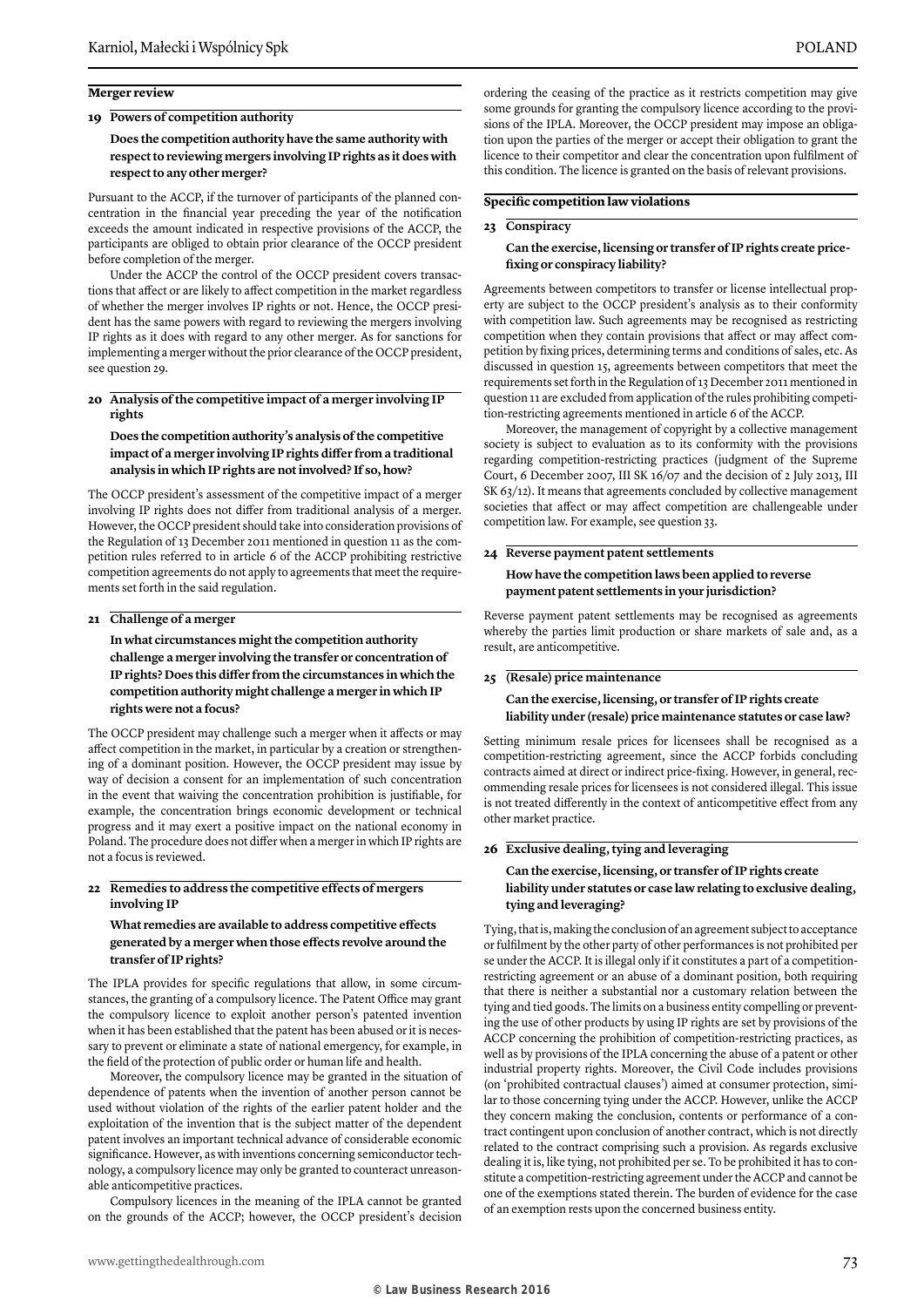### **Update and trends**

New provisions of the IPLA shall come into force on 1 December 2015. The amendment shall include, inter alia, 'relief in novelty' with regard to inventions that may be patented. The general rule applying to inventions is that one may be patented if it is regarded as new (ie, has never been disclosed in any manner anywhere in the world). As a result of the amendment it shall be possible to obtain a patent to an invention despite revealing thereof by third persons if the actual inventor applies for granting a patent to such a new invention within six months, provided that such a disclosure was caused by an obvious abuse with regard to the actual inventor or its legal predecessors. This amendment of IPLA is another tool (aside from actions under competition law or CNRA) for the further protection of entrepreneurs whose trade secrets were illegally obtained or used by third parties.

### **27 Abuse of dominance**

**Can the exercise, licensing, or transfer of IP rights create liability under statutes or case law relating to monopolisation or abuse of dominance?**

In some situations the exercising of exclusive rights in specific circumstances may form an abuse prohibited by competition law. For example, a right holder's refusal to license may be recognised as an abuse of a dominant position when the refusal relates to the subject of an IP right that is indispensable to the exercise of a particular activity in a relevant market and there is no objective justification for the refusal, and the right holder is a business entity that may act independently of competitors or contracting parties to a significant degree. According to the court's judgments and decisions of the OCCP president, the following practices were recognised, inter alia, as an abuse of a dominant position in respect of IP rights:

- making the conclusion of a phonographic contract subject to bearing the costs of manufacturing a hologram by the licensee. The court stated that receiving the hologram charge by a collective management society was not necessary for a proper performance of reproduction rights to the records; and
- making the conclusion of a collective management agreement subject to empowering the collective management society to grant an exclusive joint public performance, mechanical, radio and TV licence.

### **28 Refusal to deal and essential facilities**

### **Can the exercise, licensing, or transfer of IP rights create liability under statutes or case law relating to refusal to deal and refusal to grant access to essential facilities?**

Refusal to license IP rights may be recognised as an infringement of competition law when a dominant business entity has access to an essential facility (the subject of an IP right that is indispensable to the exercise of a particular activity in a relevant market) and exercises the right exclusively without objective justification for the refusal to grant access to the essential facility. If the right holder refuses to grant access to the patented invention the IPLA provides for specific regulations that might lead to compulsory intervention in the right holder's exclusivity (see also question 22). Exercise of IP rights in this context does not differ from similar non IP-related conduct.

### **Remedies**

### **29 Remedies for violations of competition law involving IP**

### **What sanctions or remedies can the competition authorities or courts impose for violations of competition law involving IP?**

The OCCP president may issue a decision ordering a business entity that violated competition law to cease the restrictive or illegal conduct and pay a financial penalty of up to 10 per cent of its preceding year's turnover. As for mergers affecting competition, the OCCP president may undertake to restore the state of competition by, for example, ordering the business entity to sell a part of its shares or to dispose of the entirety or part of their assets of one or several business entities. The OCCP president may also impose a financial penalty of the aforementioned amount. In the case of delay in execution of the OCCP president's decisions, the business entity may be liable to a financial penalty constituting an equivalent of up to

€10,000 per each day of delay. Moreover, competition-restricting agreements or their respective parts are null and void.

Additionally, the business entity may request compensation or damages resulting from the infringement according to the general rules of the Civil Code.

### **30 Competition law remedies specific to IP**

### **Do special remedies exist under your competition laws that are specific to IP matters?**

There are no special remedies under the ACCP that are specific to IP matters.

### **31 Scrutiny of settlement agreements**

### **How would a settlement agreement terminating an IP infringement dispute be scrutinised from a competition perspective? What are the key factors informing such an analysis?**

The ACCP provides a broad definition of an agreement, which may be subject to the OCCP president's analysis. As a result, there is no difference between analysing a settlement agreement terminating an IP dispute and any other agreement regarding IP rights from the perspective of competition law. An agreement whereby one party agrees not to compete in respect of the patented product may be recognised as infringing the provisions of the ACCP regarding competition-restricting agreements (limiting or controlling production or sale as well as technical development or investments), unless such agreement meets the requirements specified in the Regulation of 13 December 2011.

### **Economics and application of competition law**

### **32 Economics**

### **What role has competition economics played in the application of competition law in cases involving IP rights?**

Like in other countries of the European Union, economics plays an important role in the application of competition law. Recently, economic theories have been applied in cases decided by the OCCP president, such as in a case of 27 June 2013 (decision No. RWR 17/2013, available on the website of the OCCP) where the testimony of economic experts was heard as well as in the case of 16 December 2013 (decision No. RKT 46/2013, available on the website of the OCCP). Another important case was decided on 16 July 2010 (decision No. DOK 6/2010, available on the website of the OCCP) and concerned a prohibition-restricting agreement entered into by PKN Orlen SA, the biggest Polish oil refiner and biggest petrol retailer. An interesting decision where economic theory was applied is the decision of the OCCP president of 11 February 2004 (decision No. RWR 7/2004, available on the website of the OCCP) concerning Polskapresse sp zoo, one of the biggest publishers in Poland. Polskapresse sp zoo failed to notify the intention of concentration to the OCCP president, who as a result imposed a financial penalty of 235,850 zlotys. The position of the OCCP president on the application of economic analysis in cases of anticompetitive concentrations of business entities was presented during the meeting of the Competition Committee of the OECD in 2004.

The importance of economics in competition law cases involving IP rights is difficult to indicate as there have only been minor cases where it has been considered. However, in a decision of the OCCP president of 21 July 2009 (decision No. RWA-10/2009), economics played an important role in finding that the collective management society the Polish Society of Authors and Composers (ZAiKS) had abused its dominant position.

### **Recent cases and sanctions**

### **33 Recent cases**

### **Have there been any recent high-profile cases dealing with the intersection of competition law and IP rights?**

In its decision of 29 August 2008 (decision No. 6/2008), the OCCP president found that the agreement between two collective management societies, ZAiKS and the Association of Polish Filmmakers (SFP) entered into on 29 December 2003 restricts competition and as such is prohibited under the ACCP. Due to the aforementioned decision, the OCCP president obliged the parties to cease the competition-restricting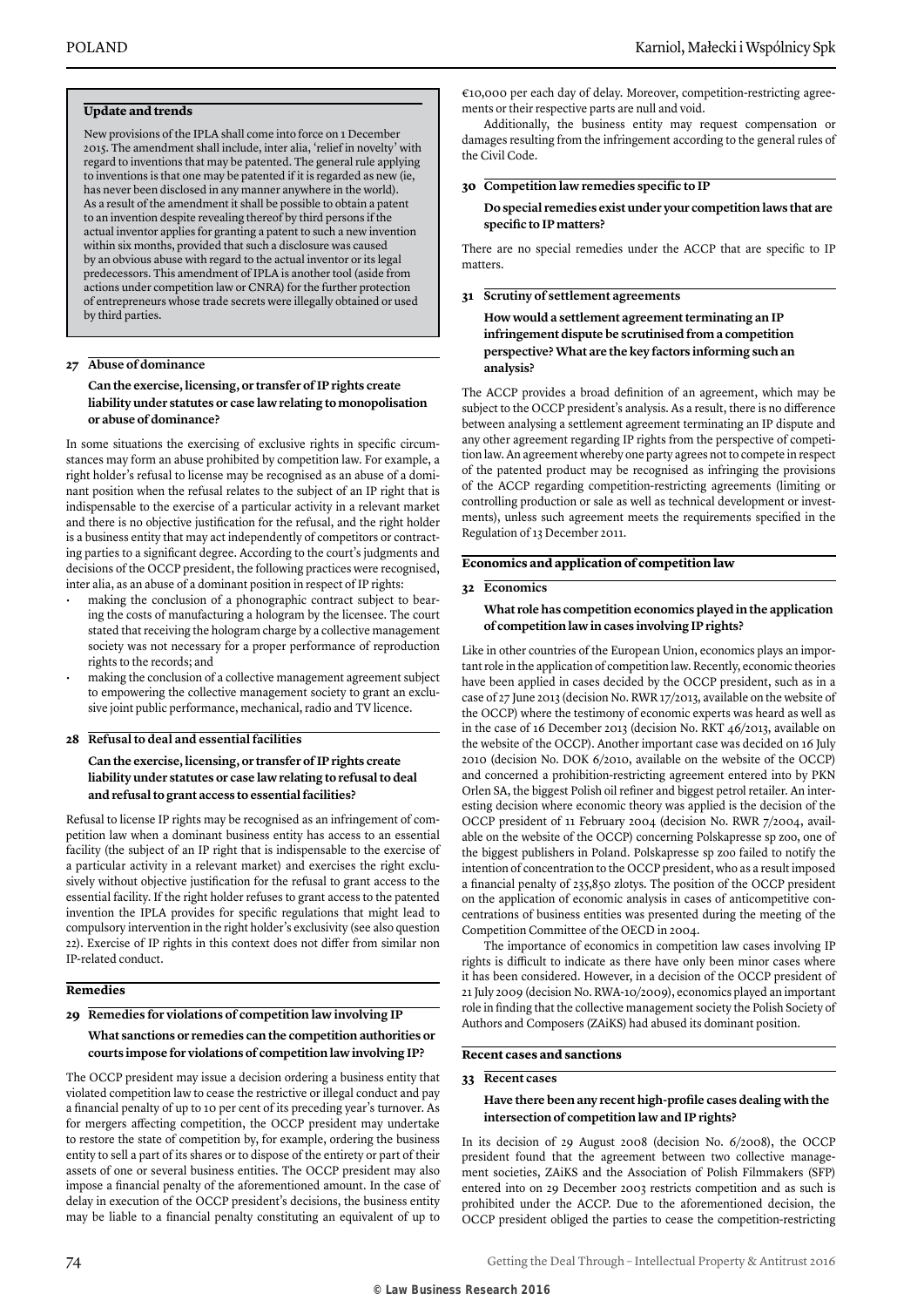practice resulting from the agreement and imposed financial penalties upon them respectively 1 million zlotys and 250,000 zlotys. In its agreement ZAiKS and SFP, inter alia, fixed minimum fees collected from commercial users for the reproduction of audiovisual works on copies for individual use. The fixed minimum fees were applied, inter alia, when collecting fees from publishers whose publications included DVDs of films with papers or magazines. Appeals to the Court for Competition and Consumer Protection filed by ZAiKS and SFP have been dismissed. On 1 March 2012 the Court of Appeal (the second instance court) dismissed the appeals of ZAiKS and SFP. The judgment is final and valid. In this case, the Supreme Court refused to hear a cassation of ZAiKS and SFP (decision of 2 July 2013, III SK 63/12). Moreover, the Supreme Court made an important general statement saying that the provisions of CNRA admitting a conclusion of agreements by and between collective management societies on provision of licences and collecting remuneration do not exclude an application of competition law as to these agreements.

**34 Remedies and sanctions**

**What competition remedies or sanctions have been imposed in the IP context?**

See question 33.

## ADWOKACI KARNIOL MAŁECKI I WSPÓLNICY

Ul Świętojerska 5/7 00-236 Warsaw Poland

### **Robert Małecki rmalecki@kmw-adwokaci.pl**

Tel: +48 22 828 14 60 Fax: +48 22 827 04 63 www.kmw-adwokaci.pl